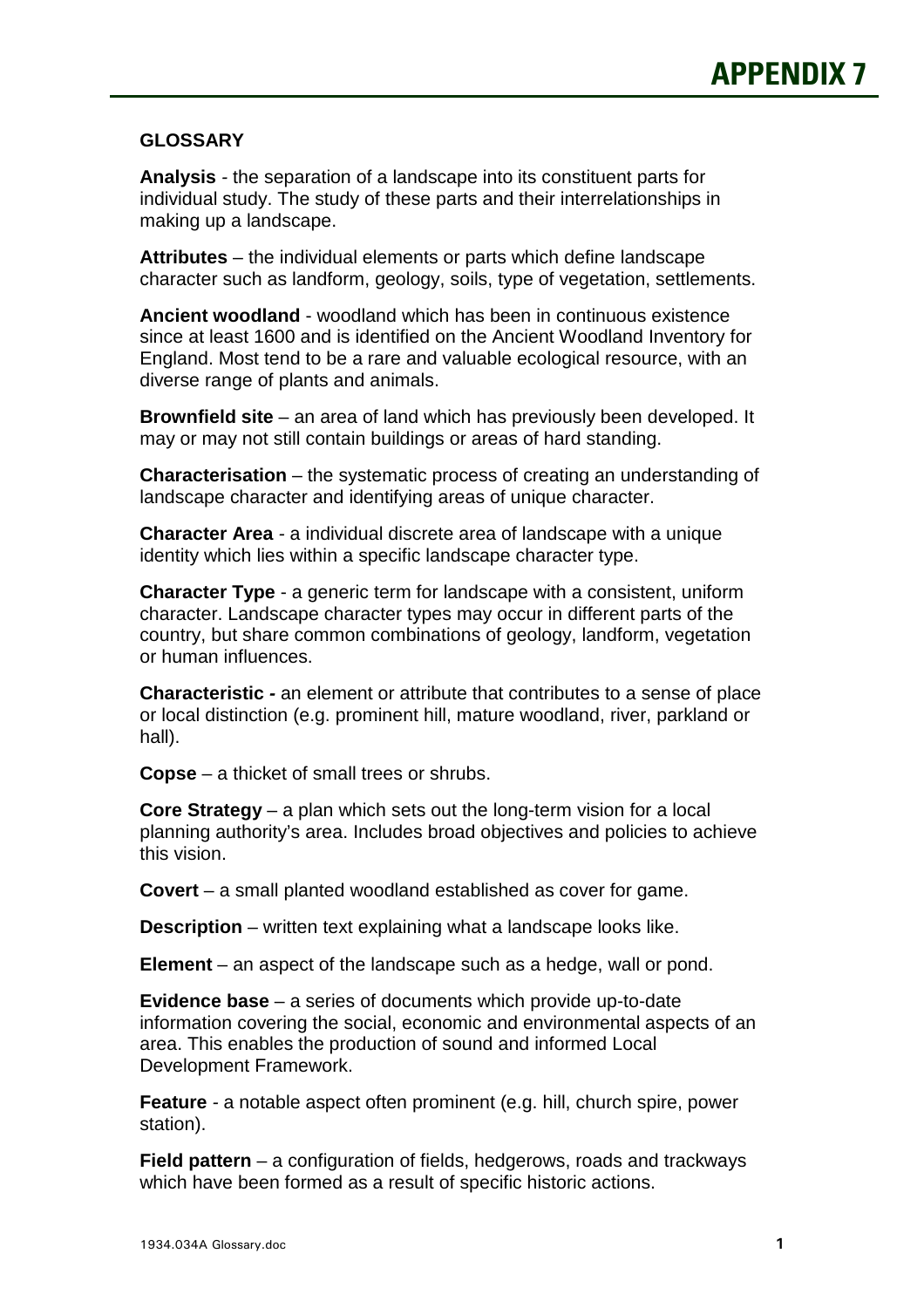**Ground type** - soil forming environment which determines the surface pattern of vegetation and land use.

 **Horsiculture** - term used to describe areas which are dominated by horse paddocks, stable buildings and associated equipment, often on the urban fringe.

 **Irregular geometric field patterns** – geometric layouts which are less regular (less linear or rectangular) than regular geometric layouts (see below). Mostly associated with Parliamentary enclosures during the 18<sup>th</sup> and 19<sup>th</sup> centuries.

**Joint Landscape Character Area** – refers to the broad landscape character areas that describe the character of England on Natural England's Character Map of England.

 **Landscape** – an area as perceived by people whose character is the result of action and interaction of natural and/or human factors.

 **Landscape Condition** – is a consideration of the state or intactness of landscape features and characteristics and how these combine to form a positive visual impression. This includes elements such as hedgerows, woodlands, field pattern, urban influences and restored landscapes.

 **Land cover** - combinations of land use and vegetation that cover the land surface.

 **Local Development Document** – are a set of documents specified in planning law that a Local Planning Authority prepares to describe their strategy for development and use of land in their area of authority.

 **Local Development Framework** - a suite of local development documents that outlines how land use planning will be managed in an area.

 **Local Plan** – a document that sets out planning policies and land allocations for a local authority area. These are now being replaced by Local Development Frameworks.

 **Modern modified field patterns** – fields of modern origin. Patterns present on 19<sup>th</sup> century maps are no longer evident. Frequently but not entirely associated with responses to post World War II agricultural policies and technology.

 **Patterns reflecting open fields** – field patterns with strong linear dominants, often sinuous, which originate in enclosure of strips in open fields. Usually early enclosure prior to parliamentary enclosure acts.

 **Physiography** – expression of the shape and structure of the landscape as influenced by both nature of the underlying geology and geological processes

 **Planning Policy Guidance (PPG)** - government guidance to explain statutory provisions and provide guidance to local authorities and others on planning policy and the operation of the planning system.